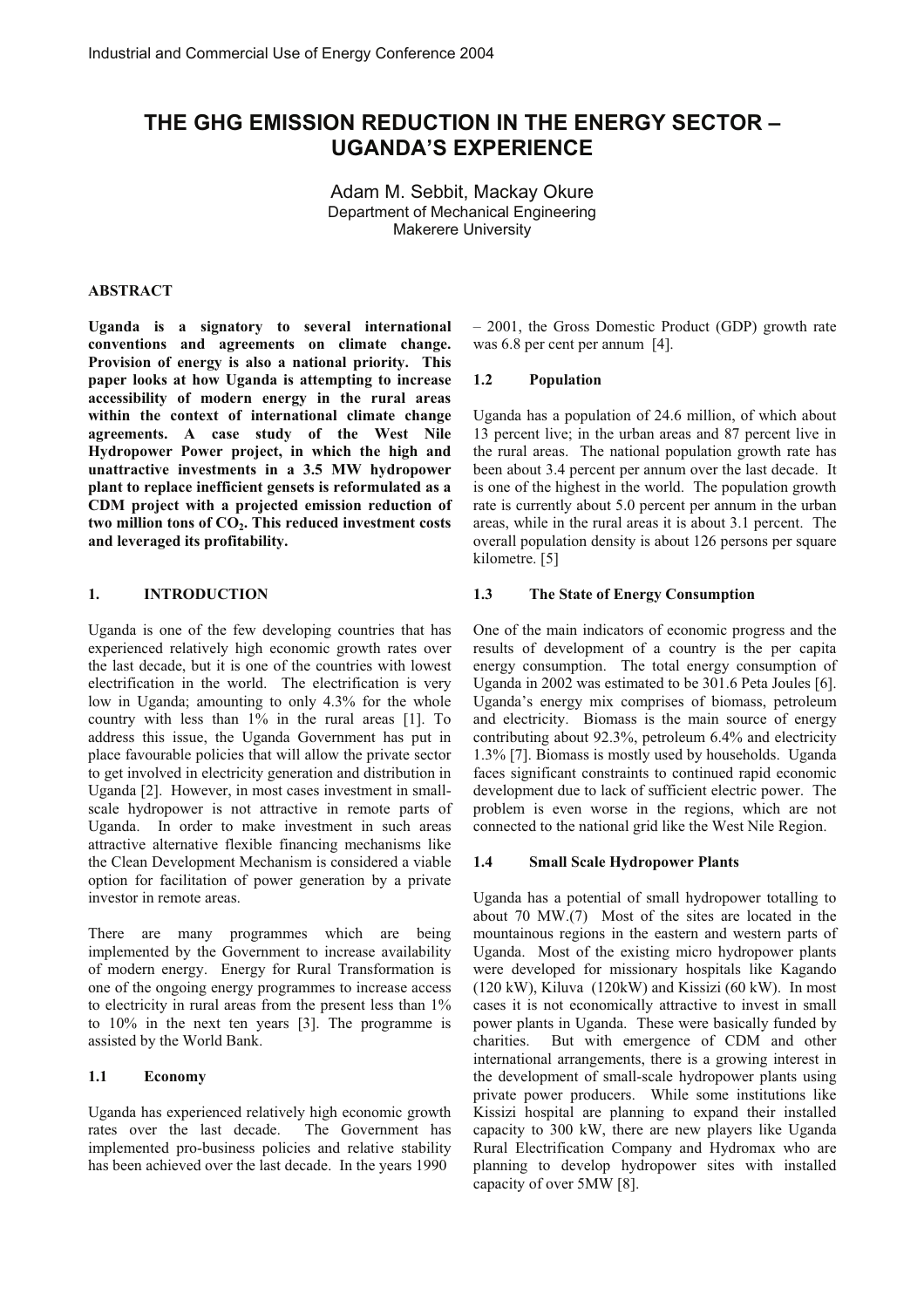# **1.5 Energy Policy**

Uganda has a comprehensive and detailed policy on energy [9]. The main legal instrument influencing development in the sector is the Electricity Act 1999. The Act is focused on electricity [10] and its objective is to liberalise and introduce competition and active participation of the private sector in the Uganda power sector. Under the Electricity Act, Electricity Regulator Authority (ERA) was established to regulate generation, transmission, distribution, sale, export and distribution of electrical energy in Uganda. It is an autonomous electrical energy in Uganda. institution whose Board Members are nominated by the Ministry of Energy and Mineral Development. In addition, a rural electrification policy is to be formulated with the main aim of increasing access to electricity by the rural community.

### **1.6 Energy and Development**

Energy is a crucial ingredient for regional development. The government has created a conducive environment and policies to allow private investors to play an active role in the energy sector. Energy input in the rural areas will facilitate agro-processing industry thus adding value to the agriculture produce as well as creating jobs.

# **2. THE HYDROPOWER PROJECT**

### **2.1 Background**

West Nile lies in the north – Western part of Uganda. It comprises districts of Nebbi, Moyo, Arua, Adjuman and Yumbe. It is one of the poorest regions in Uganda. The economic activities in this region are agriculture in the rural areas and commerce in the urban areas. The region has a great potential for agricultural production. With a newly constructed trunk road joining the major towns in the area, agriculture production and commerce within the region is expected to increase. There are hardly any major industrial activities going in West Nile apart from coffee processing and cotton ginning, which are seasonal.

The supply of electricity from diesel generator sets is limited to Arua, Nebbi and Piadha. These are urban centers that have a total population of over 50,000. There are five diesel generator sets with operating capacity of 776 kW, supplying electricity to about 800 customers. Electricity is available only four hours a day. It is estimated that the installed capacity of private generators is 2.86 MW, generating over 7.65 GWh per annum [11]. The users of such assets spend about US \$0.65 per kWh. The current price for diesel is US \$0.95 per litre. The current prices for grid connected domestic sector is 0.08 \$ per kWh [12].

During the 90's, West Nile was perceived as a high-risk area due to civil unrest in neighbouring countries like Democratic Republic of Congo and Southern Sudan. There are at times insecurity incidents along Kampala –

West Nile main road. The high level of poverty in the region exacerbates the situation.

The investment by a private developer in energy sector could not materialize under these circumstances if there is no incentive to reduce transaction costs and leverage its profitability. Yet such a project would bring reliable electric energy to a region of Uganda that is experiencing strong economic growth. This coupled with liberalization of the sector encouraged the establishment of the West Nile Rural Electrification Company, with the objective of building, owning and operating an electricity power system for the area.

 The core of the West Nile Rural Electrification Company's West Nile Hydropower project is the construction of a hydropower plant, with a capacity of 3.5MW that is estimated to generate approximately 2 million tons of  $CO<sub>2</sub>$  reduction during its 30-year lifetime. The US \$20.8 million project involves the construction of two small hydropower stations, efficient diesel backup facilities, and the rehabilitation of the mini-grid in the region. The initiative will replace emissions from highly inefficient diesel and petrol-fuelled generators. The project is part of the Government of Uganda's Energy for Rural Transformation (ERT) scheme, which is supported by the World Bank and various bilateral partners. The World Bank Prototype Carbon Fund (PCF) and Energy for Sustainable Development provided instrumental support in project planning and assistance.

# **2.2 The Status of the Project**

The project was endorsed on May 2, 2000 by the Ugandan National Focal Point for the UNFCCC based at the Ministry of Water, Lands and Environment. Uganda is a Non-Annex I signatory of the United Nation Convention on Climate Change (UNFCCC) and acceded to the Kyoto Protocol in March 2002. Meanwhile, a 33 kV transmission line between Arua and Nebbi is under construction. The transmission line will be leased to the investor. The project developer West Nile rural Electrification Company is still negotiating with banks to secure financing for the project.

Installation of an efficient 1.5MW diesel generator is on going at Arua and 1 MW will be installed in Nebbi. It is expected that by the end of March 2005, the West Nile districts of Arua and Nebbi will receive electricity for 18 hours a day after the installation of 1.5 MW high efficiency diesel generator. The cost of the project is US \$1.2 million [13]. These units will provide base load during the construction phase of hydropower plant and peaking load after the construction.

# **2.3 The Project Baseline**

Currently the base line for rural Uganda is diesel. A demand survey was carried out to establish the historic baseline trend data and emission reduction potential. The survey provided basic information such as petroleum products consumption for power generation for business,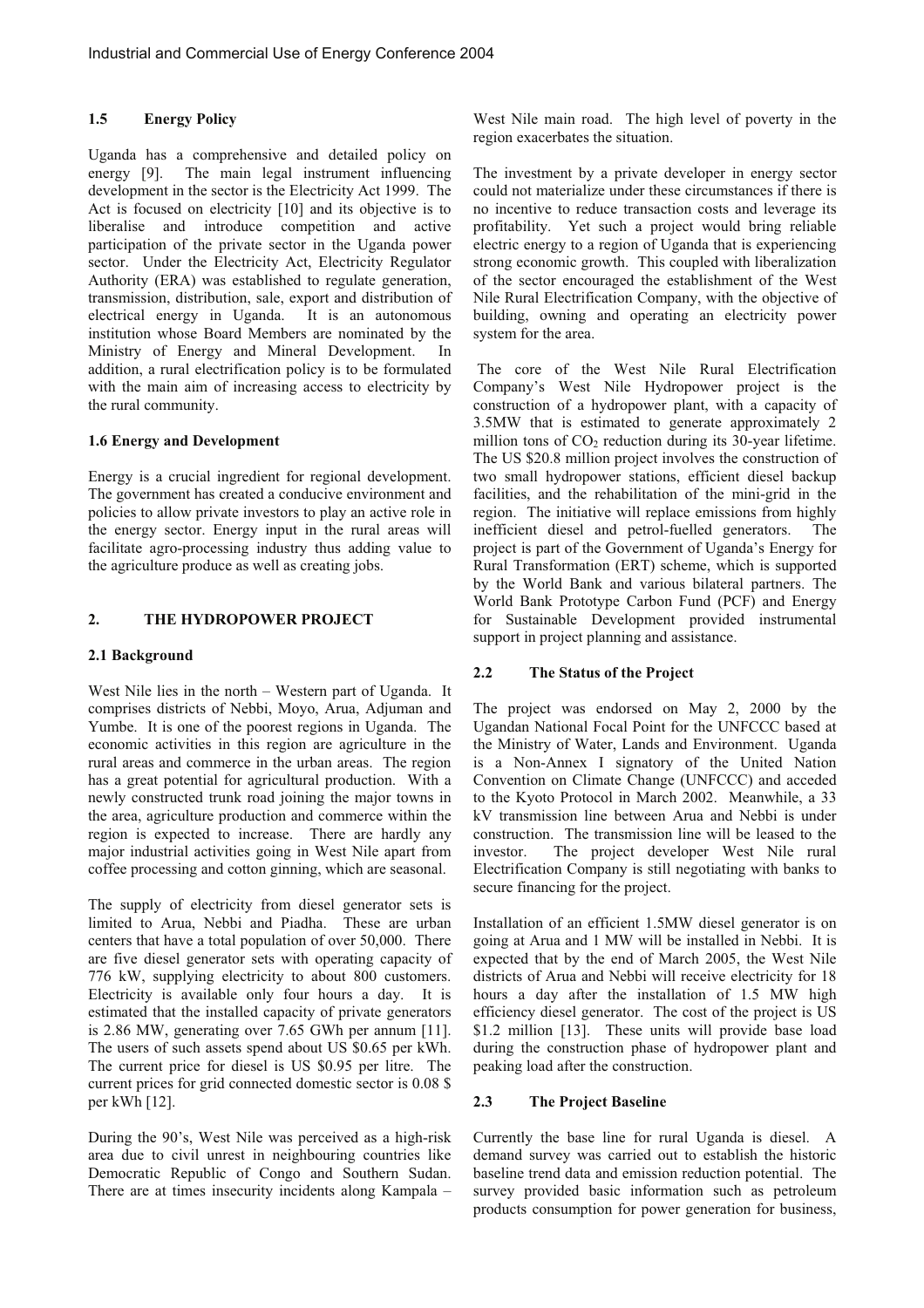households and road transport of petroleum fuel. The development of a baseline scenario; was made by World Bank PCF Experts. When the project is implemented, it is be monitored by the Monitoring and Verification Protocol.

Although the West Nile Hydropower Project was designed as a regular size CDM project, there are now new rules for small-scale hydropower plants in place so as to make small projects competitive with regular large projects. The Marrakech Accords established a fast track for such small-scale projects with simpler eligibility rules. Thus renewable energy projects with installed capacity up to 15 MW will be among the fast track projects. Since West Nile Hydropower Project falls within this range, it implies that the project may have to be redesigned as a small-scale project to make it more attractive. In addition it is informative to critically analyse the assumptions made in developing the baseline.

### **3. DISCUSSION ON THE BASELINE**

In any CDM project, emission reduction is important because it is an important ingredient in determining the tariff. The emission reduction has to be real, measurable and quantifiable. The fund that will be accrued from the sale of carbon will offset the tariff. Thus the variations in the baseline over time will certainly affect the future tariff structure.

In the West Nile Hydropower Project (WNHP), emission reduction in the base year is then project to the accredited period of the project. Some of the assumptions made were:

- ! The means of transporting fuel from Mombasa to the project area will be by road
- West Nile will not be connected to the national grid for the next twenty years
- ! No commercial hydropower development will take place within the project period
- Should demand exceed installed capacity, further additional efficient generators will be installed to meet the growing demand.

A review of these assumptions is presented below.

Most of the people in the project areas use diesel and petrol generators of different capacities and efficiencies. Currently, fuel transportation is indeed by road from Mombasa. The transportation of fuel by road contributes significantly to the GHG emission. This situation can happen if there is failure on the pipeline that carries fuel from Mombasa to Eldoret via Nairobi. Furthermore, there is a plan to extend the oil pipeline from Eldoret to Kampala. If this extension materialises, it means that projected emission reduction will vary at the time of implementation. That implies that there will be a shift in the baseline. This in turn means that there should have been more that one scenario when projecting emission reduction over many years. But in the WNHP, the

projected emission reduction was given for only one scenario. Since the emission will vary depending on the time and situation, there is a need to monitor the baseline during the project life cycle. This capacity does not exist at national level at present and needs to be developed.

The Government has given a go-ahead to the development of Karuma hydropower station to be added to the national grid. It will have an installed capacity of 100MW by the year 2008 at estimated cost of US\$200 million. Further installed capacity of 100 MW will be added in the future. This site is less than 150 kilometres away from the main load centres in the WNHP. Yet in the WNHP, it was assumed that additional energy demand would be met by increasing installed capacity of efficient diesel generators. If the energy demand outstrips supply, addition of efficient diesel generators may not be viable. Since the tariff will be high, the Government could decide to extend the national to West Nile. That could alter the projected emission reduction significantly.

### **4. OTHER PERTINENT FACTORS**

 There are other factors that warrant consideration in this project. Some of these are discussed in the proceeding sections.

#### **4.1 Carbon Financing**

There is a lot of uncertainty about the future prices of CER. There are many factors that will influence the market. The sellers have to make a good judgement on how much CER they can sell now and how much they can retain for the future market. There are also several buyers; for example:

- World Bank PCF Finance who are offering US\$ 3.5-5 per tonne.
- ERUPT who are offering Euro 5-9 per tonne
- The Dutch CERUP who are offering Euro 3.30-5.50 per tonne.

In the WNHP, the PCF will purchase 1.3 million tonnes of CO2 under an Emission Reduction Agreement. If the WNHP project produces more ERs than PCF can buy, the excess amount will be shared between the project entity and the PCF. The sharing formula will be a function of the market price at the time of sharing. The project entity is then free to sell their shares, as they like.

#### **4.2 Validation**

WNHP will be validated as a CDM project by SGS (Societé Général de Surveillance) an international inspection, verification; and testing company. SGS is one of the international firms that have applied for accreditation as an Operating Entity. The SGS is waiting for a decision from the Executive Board. The PCF is to register the project officially as a CDM project with the CDM executive board as soon as the necessary provisions to be decided by the UNFCC are in place.